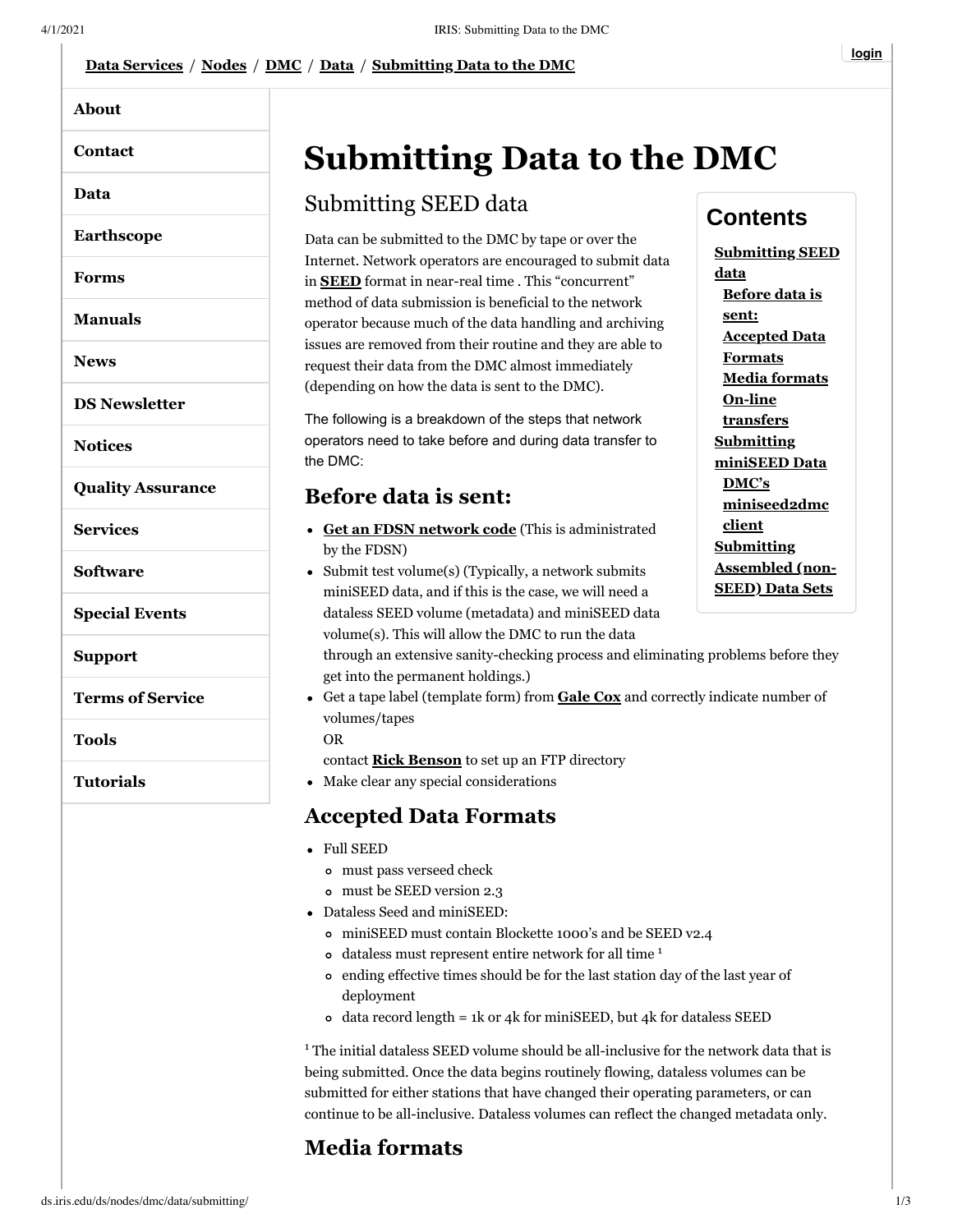4/1/2021 IRIS: Submitting Data to the DMC

Data can be submitted on DLT, 4mm, 8mm, DVD, USB, etc. The data should be written to media using either dd or tar.

#### <span id="page-1-0"></span>**On-line transfers**

- Before shipping data, contact **[Rick Benson](mailto:rick@iris.washington.edu)** so that we can create the appropriate directories, on the appropriate machine, and permit ftp utilization between data centers.
- Send dataless SEED. Once received, we can enable automated archiving.

The data should preferably include:

- Entire network days of data, with the exception of large networks where data volumes would be too large and unwieldy for internet transfers or where networks receive data from sites within their network at various times.
- Checksum file for each file transferred, using the 'cksum' utility. Example: 00097.CI.2000.279.seed 00097.CI.2000.279.cksum The contents of the cksum file is the output of this: cksum 00097.CI.2000.279.seed >& 00097.CI.2000.279.cksum

When the two files arrive to the DMC, we generate a checksum file and compare it with the contents of what is sent:

cksum 00097.CI.2000.279.seed |diff - 00097.CI.2000.279.cksum

## <span id="page-1-1"></span>Submitting miniSEED Data

#### <span id="page-1-2"></span>**DMC's miniseed2dmc client**

For non-realtime data the DMC is providing a **[miniseed2dmc client](https://github.com/iris-edu/miniseed2dmc)** to data suppliers. This client will run at the remote suppliers site and send Mini-SEED records to a server at the DMC. The supplier runs the client and specifies either files containing records or directories containing files with records and which server at the DMC to submit data to. It is important to emphasize that the client does not send files (just records) so the DMC has no idea of what the submitters' files were organized or named, etc. The DMC receives a stream of Mini-SEED records.

**Furthermore:** The sender can ship files that are >2Gb with this, since miniseed2dmc will turn the files in to packet confetti, but on the receiving end, you must make sure that you do not write large files if the OS doesn't support it. The manual page for miniseed2dmc is included in the distribution in the "doc" directory as a man page.

On the DMC side we run a ringserver process to catch the streaming data sent by miniseed2dmc and write it out into file denominations of our choosing. In practice the DMC will run one ringserver process for each supplier. Each ringserver process will "listen" for connections on a network (TCP) port, so each supplier should be assigned a port number.

The submitting data center only need to open a firewall hole to this IRIS DMC machine, and contact **[Rick Benson](mailto:rick@iris.washington.edu)** at the IRIS DMC to initiate submission.

Server name: ringsub.iris.washington.edu

### <span id="page-1-3"></span>Submitting Assembled (non-SEED) Data Sets

- **[Request assembled data set indentification number](http://ds.iris.edu/ds/nodes/dmc/forms/assembled-id/)**. This form includes all the information we will need to assist you with your submission.
- **[Contact IRIS](mailto:assembled_data@iris.washington.edu)** before sending any data via ftp
- Please include a report

Questions? Please **[contact us](mailto:comments@iris.washington.edu)**.